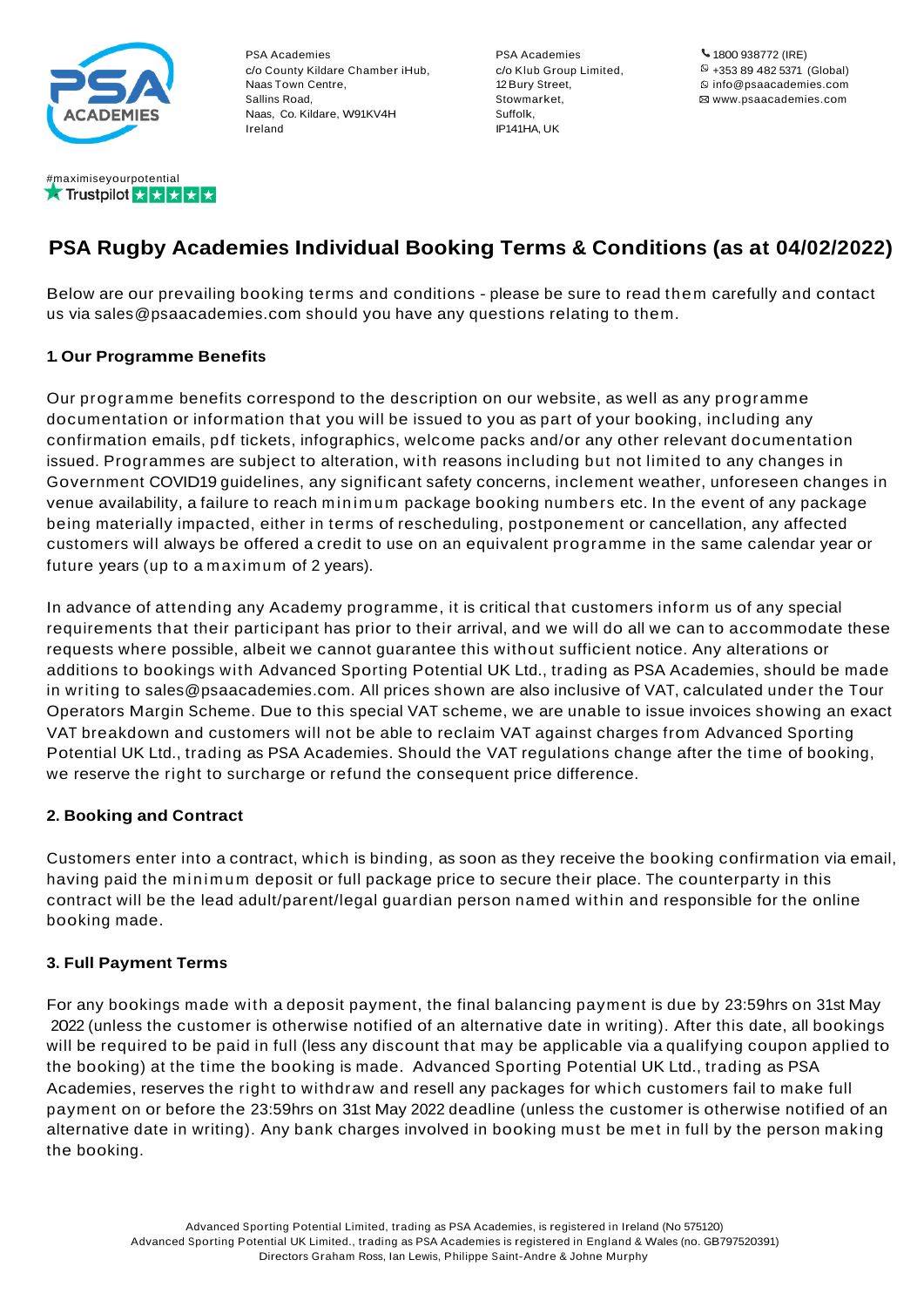

#maximiseyourpotential

★ Trustpilot ★ ★ ★ ★ ★

PSA Academies c/o County Kildare Chamber iHub, Naas Town Centre, Sallins Road, Naas, Co. Kildare, W91KV4H Ireland

PSA Academies c/o Klub Group Limited, 12Bury Street, Stowmarket, Suffolk, IP141HA, UK

1800 938772 (IRE) +353 89 482 5371 (Global) +44 7761 497592 (UK) info@psaacademies.com www.psaacademies.com

# **4. Cancellation by the Customer**

Under normal circumstances, any payment (deposit and/or final) made towards a package that is cancelled by the customer is non-refundable by Advanced Sporting Potential UK Ltd., trading as PSA Academies. However, in extenuating circumstances where a package is cancelled prior to the package start date, Advanced Sporting Potential UK Limited, trading as PSA Academies, is entitled to apply the following charges;

(i) Cancellation before final package payment deadline (or any alternative date that the customer has been notified about in writing) – the  $\epsilon$ 100/£100 deposit paid as a service fee and/or any additional deposit payment up to 40% of the full package cost) as part of the initial package booking;

(ii) Cancellation after the final package payment deadline (or any alternative date that the customer has been notified about in writing) – the full booking fee paid as part of the initial package booking

At our own discretion, Advanced Sporting Potential UK Limited, trading as PSA Academies, may offer customers who might ordinarily have lost their deposit and/or final balancing booking fee payment a part or full online credit voucher which can be used to book an alternative PSA Rugby Academy place if availability permits or otherwise be spent on the PSA Academies website over a period of 2 years from the date issued.

# **2. Cancellation by Advanced Sporting Potential UK Limited, trading as PSA Academies**

In the possible event that we, Advanced Sporting Potential UK Limited, trading as PSA Academies, are required to make significant changes to the package terms, specifically the postponement or cancellation of part of or the full package of any Academy programme due to unavoidable and extraordinary circumstances beyond our control, the customer will be offered an online credit voucher for the value of the booking fees already paid (less the €100/£100 deposit paid as a service fee) which can be used to book an alternative PSA Rugby Academy place if availability permits or otherwise be spent on the PSA Academies website over a period of 2 years from the date issued.

If the package is cancelled by force majeure, that is to say the package is cancelled by reason of unusual and unforeseeable circumstances beyond the control of Advanced Sporting Potential UK Limited, trading as Advanced Sporting Potential UK Limited, trading as PSA Academies, in advance of the package start date, either party are within their rights to terminate the contract. Advanced Sporting Potential UK Ltd., trading as PSA Academies, will offer an online credit voucher for the value of the booking fees already paid ((less the €100/£100 deposit paid as a service fee) which can be used to book an alternative PSA Rugby Academy place if availability permits or otherwise be spent on the PSA Academies website over a period of 2 years from the date issued. Advanced Sporting Potential UK Ltd., trading as PSA Academies, will not be liable for any additional compensation.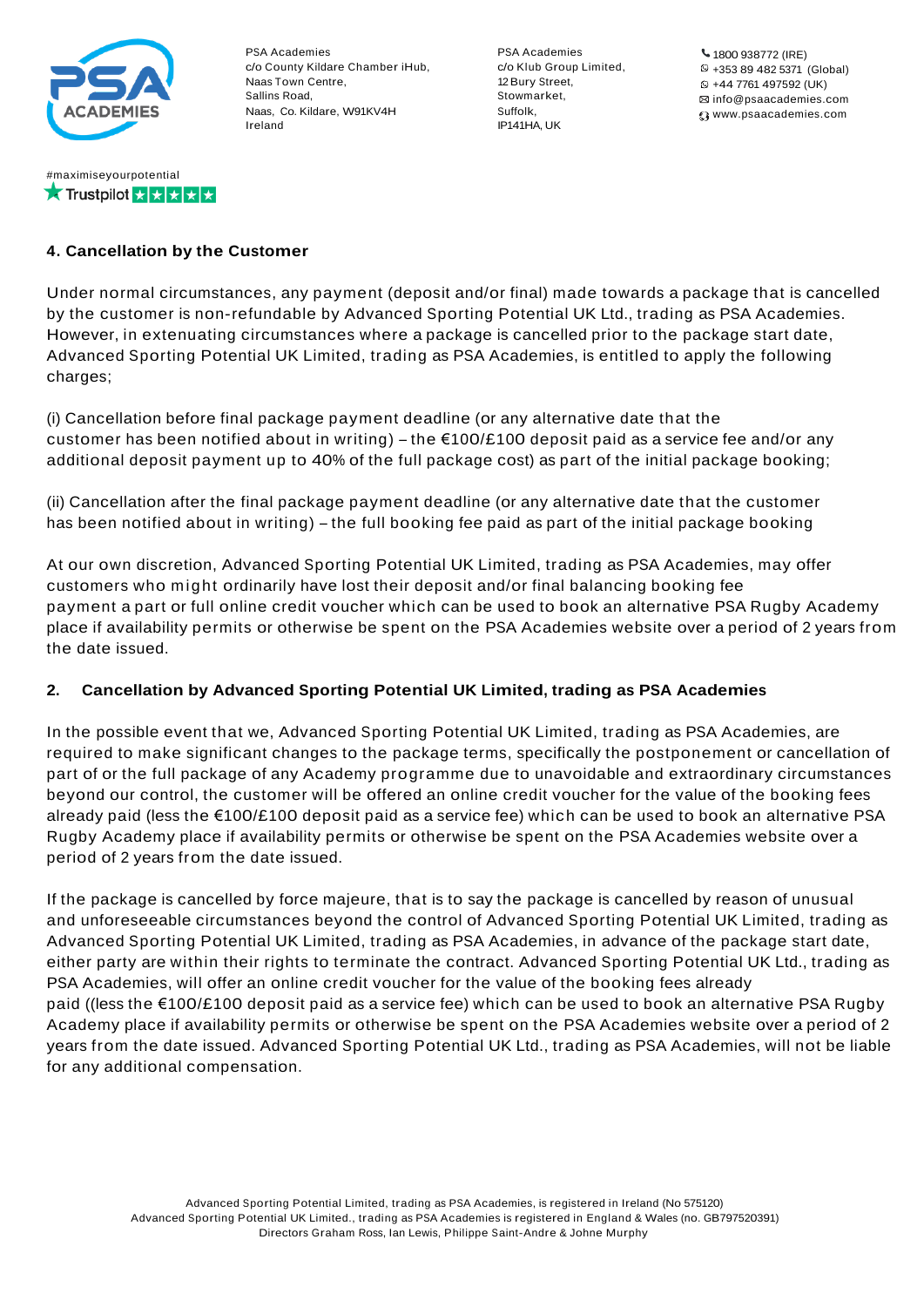

**★ Trustpilot xxxxxxx** 

PSA Academies c/o County Kildare Chamber iHub, Naas Town Centre, Sallins Road, Naas, Co. Kildare, W91KV4H Ireland

PSA Academies c/o Klub Group Limited, 12Bury Street, Stowmarket, Suffolk, IP141HA, UK

1800 938772 (IRE) +353 89 482 5371 (Global) +44 7761 497592 (UK) info@psaacademies.com www.psaacademies.com

In the event that there are significant and clear mitigating circumstances where a customer is not in a position to avail of any online credit voucher issued, a written request for a partial or full refund must be made within 14days of the issuing of the online credit voucher via email to sales@psaacademies.com. After the 14 days period outlined, Advanced Sporting Potential UK Limited, trading PSA Academies, will no longer be obliged to consider any such refund request made.

In the event that the behaviour of any customer/participant clearly contravenes our programme rules/the terms of your contract and negatively impacts the delivery of the package programme, Advanced Sporting Potential UK Limited, trading as PSA Academies, reserves the right to immediately cancel the contract. Additional costs will be at the full and sole expense of the customer. Advanced Sporting Potential UK Limited, trading as PSA Academies, also reserve the right to charge the customer for any damages/breakages that the participant has been positively identified as having deliberately or wantonly caused.

# **6. Minimum Numbers**

A minimum number of participants need to book each package to enable the advertised package to take place. If this number is not achieved by 21 days before the package start date, Advanced Sporting Potential UK Limited, trading as PSA Academies, reserves the right to cancel the package and notify all affected customers of same at their earliest convenience. All affected customers will be offered an online credit voucher for the full value of the booking fees already paid (including any deposit and/or final balancing booking payment) which can be used to book an alternative PSA Rugby Academy place if availability permits or otherwise be spent on the PSA Academies website over a period of 2 years from the date issued. Advanced Sporting Potential UK Ltd., trading as PSA Academies, will not be liable for any additional compensation.

Advanced Sporting Potential UK Ltd., trading as PSA Academies, will operate a waiting list for all sold-out packages and in the case of an undersold package being cancelled, will, at their absolute discretion, contact the customers on their waiting list who are best suited to the newly available places on the Academy programme involved.

# **7. Liability**

Advanced Sporting Potential UK Ltd., trading as PSA Academies, carries all legally required insurance coverage required to run the packages that it offers. This includes public liability insurance protection to the value of €10/£10 million. Advanced Sporting Potential UK Limited, trading as PSA Academies, strongly advises that all customers travelling to a PSA Rugby Academy have their own health and/or travel insurance cover in place. We also advise that no items of significant value are to be brought by participants on any package programmes purchased. Each participant's personal belongings are their sole responsibility during their attendance at any 2022 PSA Rugby Academy programme. Advanced Sporting Potential UK Limited, trading as PSA Academies, does not accept any liability for any accident, loss or damage to personal belongings (including electrical devices and jewellery). Advanced Sporting Potential UK Limited, trading as PSA Academies, cannot be held liable for any medical expenses incurred as a result of injuries incurred within our programme delivery.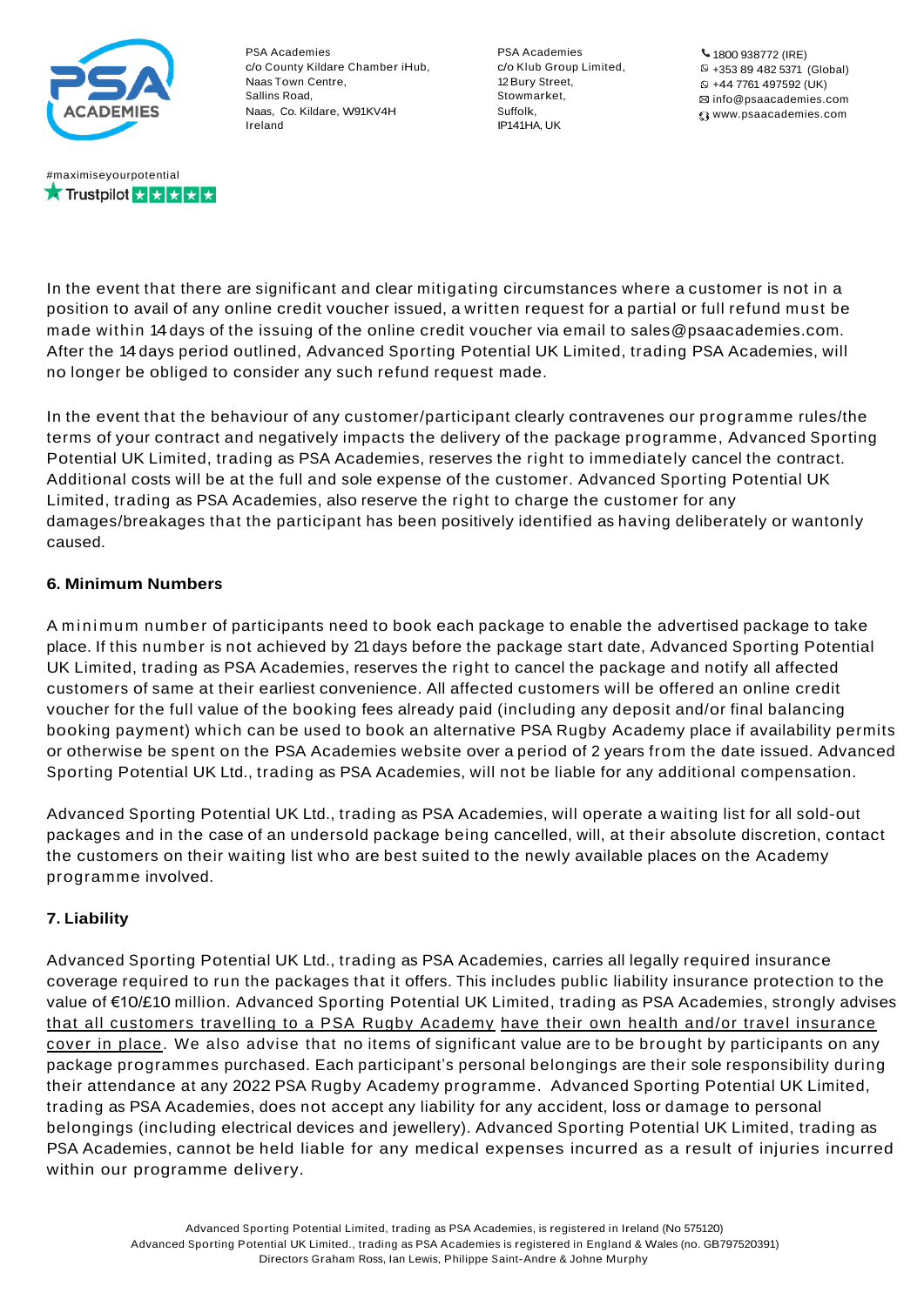

#### #maximiseyourpotential **★ Trustpilot ★★★★★**

PSA Academies c/o County Kildare Chamber iHub, Naas Town Centre, Sallins Road, Naas, Co. Kildare, W91KV4H Ireland

PSA Academies c/o Klub Group Limited, 12Bury Street, Stowmarket, Suffolk, IP141HA, UK

1800 938772 (IRE) +353 89 482 5371 (Global) +44 7761 497592 (UK) info@psaacademies.com www.psaacademies.com

Through entering this contract, the customer permits the representatives, employees and agents of Advanced Sporting Potential UK Ltd., trading as PSA Academies, to administer basic first aid. In the event of a serious accident, we will attempt, by all available means, to contact the player's parent / legal guardian / emergency contact but in a situation where contact is not possible and it is necessary to escalate medical treatment, representatives, employees and agents of Advanced Sporting Potential UK Ltd, trading as PSA Academies, will act as a guardian to take participants to hospital for medical professionals to treat them, including surgery and anaesthesia in case of serious or life-threatening situation.

Advanced Sporting Potential UK Limited, trading as PSA Academies, reserves the right to refuse entry or remove a player from any programme where that customer has not fulfilled any, some or all of the obligations and/or does not pass the reasonable best-practice medical checks outlined to customers in writing in advance of the programme commencement. The overall collective safety of our customers and staff at all times, but especially during the period that COVID19 restrictions exist, is paramount and any action we take for the collective good will be based on our responsibilities as outlined in our comprehensive COVID19 Operational Procedures documentation available on the PSA Academies or by request via email on sales@psaacademies.com.

By accepting these terms and conditions on booking, it is understood by customers that all programme participants take part at their own risk and are required to have their own health insurance cover in place. Advanced Sporting Potential UK Limited, trading as PSA Academies, shall not be responsible for any illness, disease, accident, travel delays or loss of property, unless occasioned by the wilful act of negligence on the part Advanced Sporting Potential UK Ltd., trading as PSA Academies, or its representatives, employees and agents.

# **8. Privacy Policy**

Your privacy is very important to us. We save and use your personal data to analyse, manage and optimise our services to you. Your data will never be passed on to a third party without your expressed permission.

By sending us your personal data and accepting the terms and conditions, you confirm to agree with the outlined usage of personal data. You have the right to withdraw your agreement at any time by informing us in writing via info@psaacademies.com. Furthermore, you have the right to obtain information on any data relating to your use of the PSA Academies website or bookings made with Advanced Sporting Potential UK Ltd. trading as PSA Academies.

By booking a package with PSA Academies, you are opting into PSA Academies potentially using your participant's image within photographs, video or other content to be used to promote the PSA Academies brand. As the parent/legal guardian of a participant on a PSA Academy package programme, you will be automatically included in a WhatsApp broadcast group for updates from that programme. Your data or messages to PSA Academies will not be visible to other customers included in this group and should you contact us wishing to be removed from any such communication, this will be done at the nearest possible opportunity, with your details removed from any such future communication.